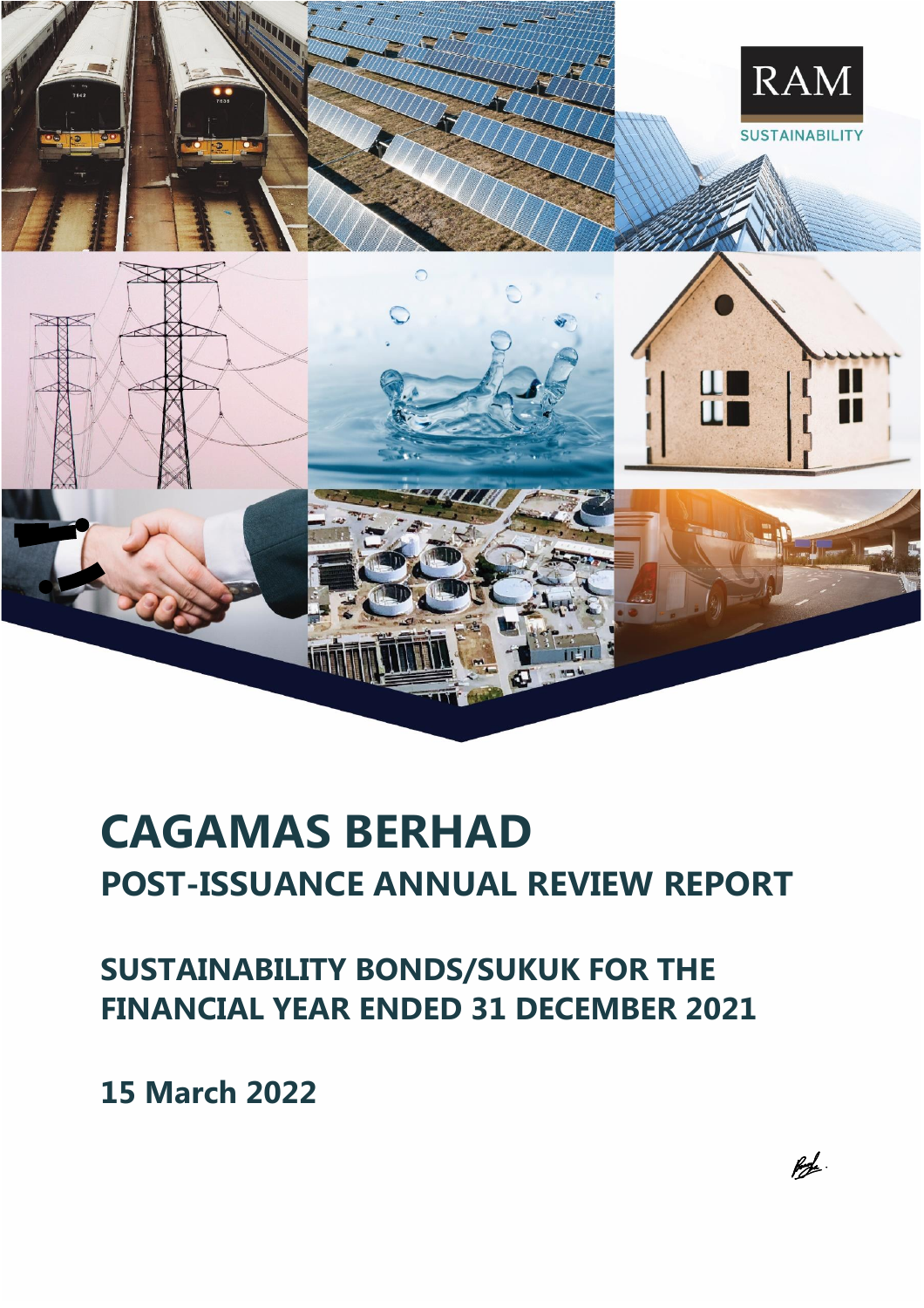

#### **POST-ISSUANCE ANNUAL REVIEW OF CAGAMAS BERHAD'S ("CAGAMAS") SUSTAINABILITY BONDS/SUKUK FOR THE FINANCIAL YEAR ENDED 31 DECEMBER 2021**

We have performed the post-issuance annual review and enumerated below the procedures and findings with respect to Cagamas' Sustainability Bonds/Sukuk issuances during the financial year ended 31 December 2021.

Cagamas is a national mortgage corporation of Malaysia which was established by Bank Negara Malaysia ("BNM") on 2 December 1986. It is a 100%-held subsidiary of Cagamas Holdings Berhad, a public limited company owned by BNM (20%) and 23 financial institutions (80%) in Malaysia.

The procedures below do not constitute an audit and accordingly, we do not express any assurance on Cagamas' Sustainability Bonds/Sukuk issuances during the financial year ended 31 December 2021. This report relates only to the items specified below and does not extend to any financial statements of Cagamas, taken as a whole.

The procedures were performed solely to confirm that the allocation of proceeds was carried out in accordance with Cagamas Sustainability Bond/Sukuk Framework ("Framework) and that the impact information was accurately disclosed. The procedures performed are summarised as follows:

We relied primarily on Cagamas' Framework and Annual Sustainability Progress Report which details out its Sustainability Bonds/Sukuk issuances, the use of proceeds and the details of sustainability loans/financing purchased as shown in the appendices, and performed the following procedures:

- 1. We have performed procedures in order to confirm that the proceeds are allocated for the purchase of eligible loans/financing and have undergone the stated selection process in the Framework.
- 2. We recalculated and confirmed the amount allocated to the eligible loans/financing and enquired about the remaining unallocated amount.
- 3. We cross referenced the supporting documentation from the Approved Sellers to confirm the accuracy of the impact information as disclosed within the Annual Sustainability Progress Report.

forde.

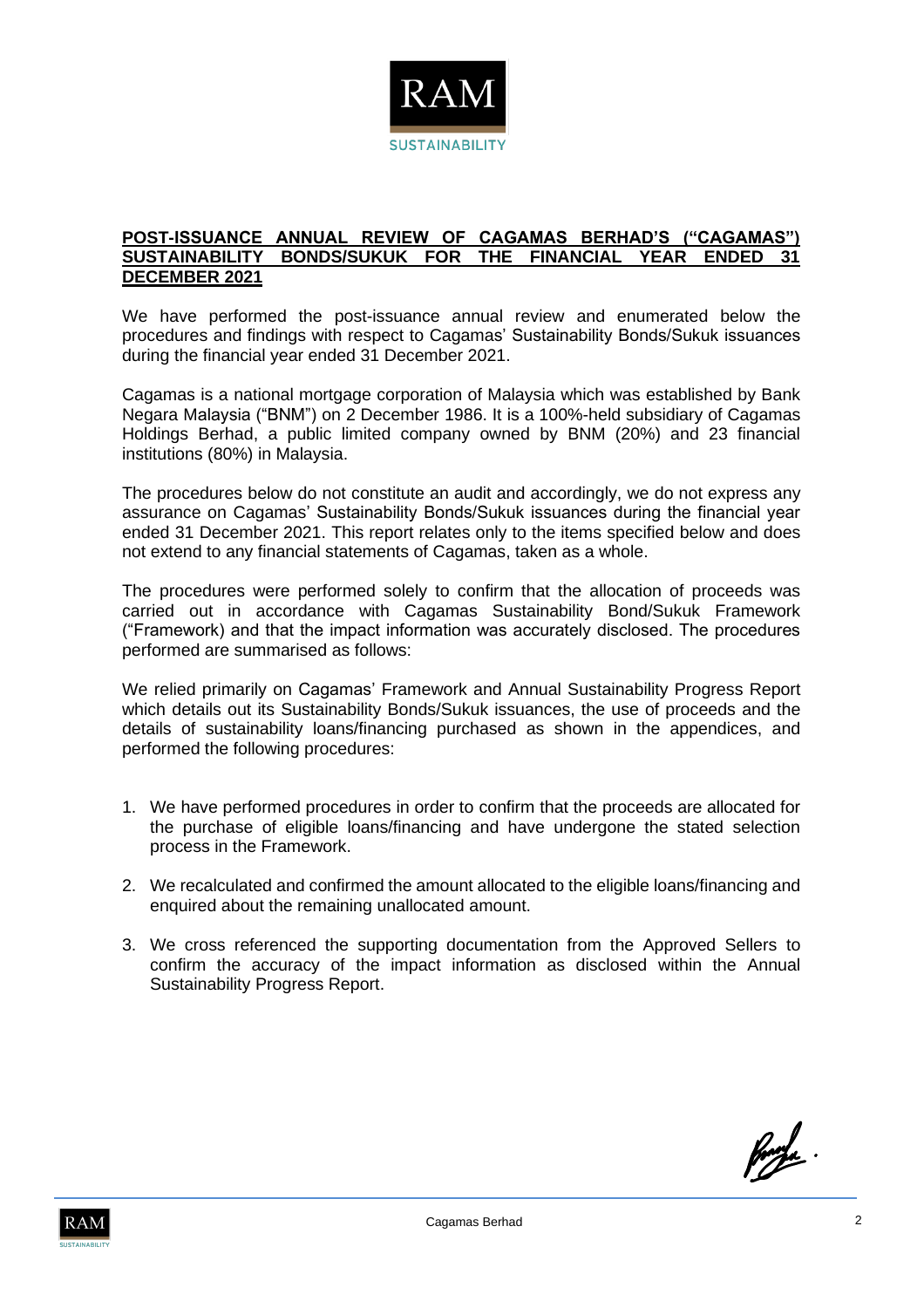Based on the information provided by Cagamas and the procedures above, we report our findings as follows:

- a) With respect to item 1 above we found that the proceeds are allocated for the purchase of eligible loans/financing and are in congruence to the stated selection process in the Framework. We have sighted the signed Master Sale & Purchase Agreement between Cagamas and the Approved Sellers which states the Approved Sellers' obligation to meet Cagamas' Eligibility Criteria at all times. Other documents such as confirmation letter have also been reviewed that confirms the eligibility of the loans/financing sold to Cagamas.
- b) With respect to item 2 above we found the calculations for the amount allocated to the eligible loans/financing are in order and confirmed that the proceeds from Cagamas Sustainability Bonds/Sukuk can be reconciled to the corresponding purchase contracts and are maintained via the Cagamas' Loan Administration System. We were informed by Cagamas that the remaining balance of funds which have not yet been allocated is put into money market placement.
- c) With respect to item 3 above we found impact information as disclosed within the Annual Sustainability Progress Report to be in alignment with the supporting documentation provided by the Approved Sellers.

Kuala Lumpur, 15 March 2022 RAM Sustainability Sdn Bhd

**Promod Dass** Chief Executive Officer

Appendix:

- 1. Cagamas Sustainability Bond/Sukuk Issuances
- 2. Use of proceeds
- 3. Details of Sustainability Loans/Financing

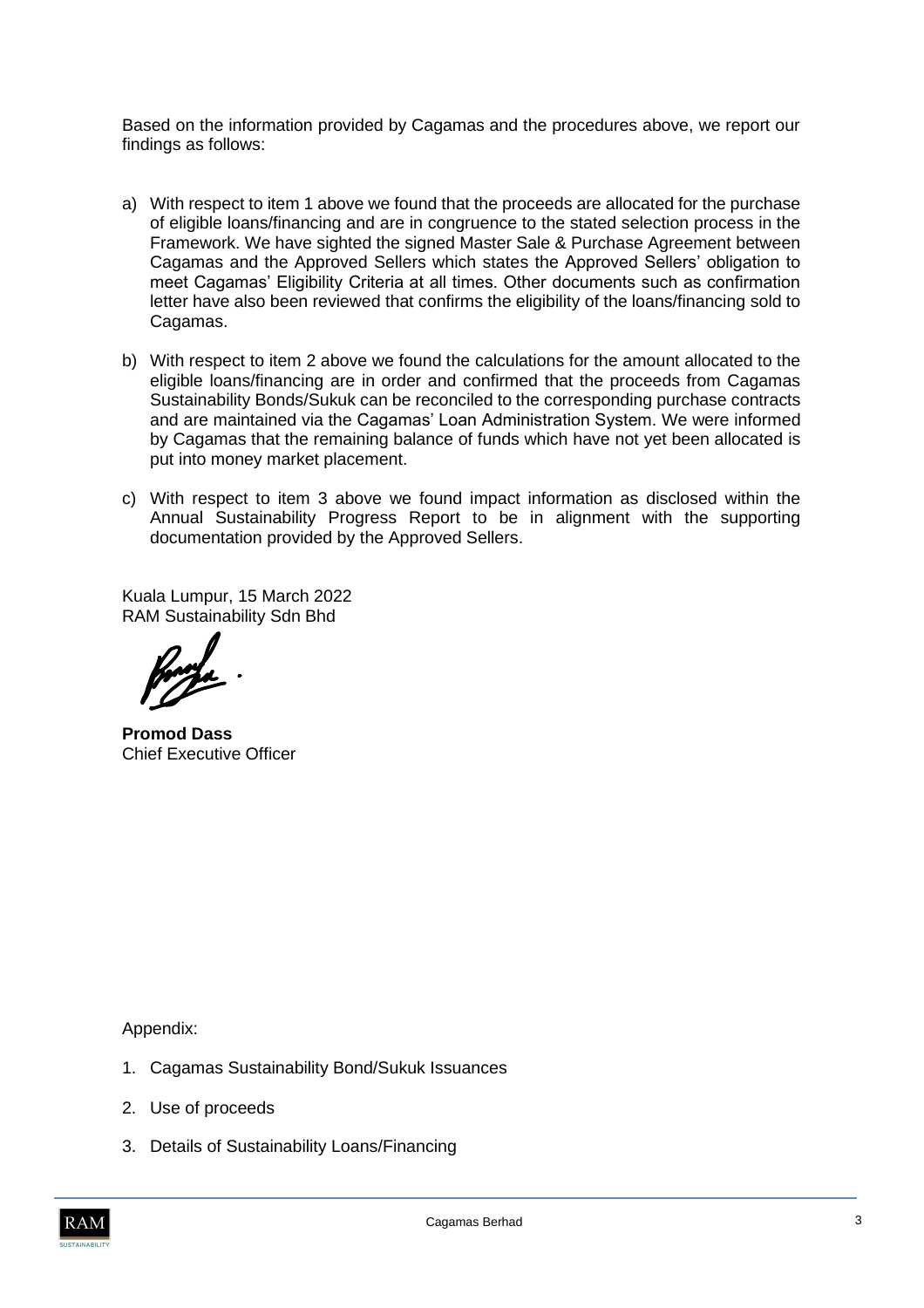| Appendix 1 - Cagamas Sustainability Bond/Sukuk Issuances |  |
|----------------------------------------------------------|--|
|----------------------------------------------------------|--|

| <b>Cagamas Sustainability Bond / Sukuk Issuances</b> |                              |                      |                                |                         |        |                                        |                                    |  |
|------------------------------------------------------|------------------------------|----------------------|--------------------------------|-------------------------|--------|----------------------------------------|------------------------------------|--|
| <b>Facility Code</b>                                 | <b>Facility Description</b>  | <b>Stock</b><br>Code | <b>Issue date</b>              | <b>Maturity</b><br>date | Tenure | <b>Original Issue Size</b><br>(RM mil) | <b>Purchase</b><br><b>Contract</b> |  |
| 201900073                                            | Sustainability Cagamas MTN   | UF200254             |                                | 27/10/2020 27/10/2022   | 2.0    | 20                                     | 208012                             |  |
| 201900073                                            | Sustainability Cagamas MTN   |                      | UG200253 27/10/2020 27/04/2023 |                         | 2.5    | 45                                     | 208012                             |  |
| 201900073                                            | Sustainability Cagamas MTN   |                      | UG210266105/08/2021            | 05/08/2024              | 3.0    | 200                                    | 218014                             |  |
| 201900073                                            | Sustainability Cagamas MTN   | UF210380             | 29/10/2021                     | 30/10/2023              | 2.0    | 300                                    | 218019                             |  |
| 201900073                                            | Sustainability Cagamas MTN   | UE210398             | 24/11/2021                     | 25/11/2022              | 1.0    | 30                                     | 218023                             |  |
| 201900073                                            | Sustainability Cagamas MTN   | UF210397             | 24/11/2021                     | 24/11/2023              | 2.0    | 20                                     | 218023                             |  |
| 201900073                                            | Sustainability Cagamas MTN   |                      | UG210396124/11/2021            | 24/05/2024              | 2.5    | 50                                     | 218023                             |  |
| 201900074                                            | Sustainability Sukuk Cagamas | VG200270             | 26/10/2020                     | 26/10/2023              | 3.0    | 100                                    | 208013                             |  |
| 201900074                                            | Sustainability Sukuk Cagamas | VG210294             | 05/08/2021                     | 05/08/2024              | 3.0    | 100                                    | 218015                             |  |
|                                                      |                              |                      |                                |                         |        |                                        |                                    |  |
|                                                      |                              |                      |                                |                         | Total  | 865                                    |                                    |  |

### **Appendix 2 – Use of Proceeds**

| No. | Purpose                                     | <b>RM</b> mil |         |
|-----|---------------------------------------------|---------------|---------|
|     | Renewable Energy                            | 3.77          | 0.44%   |
|     | Sustainable Water and Wastewater Management | 1.47          | 0.17%   |
| 3   | Affordable Housing                          | 699.95        | 80.91%  |
|     | <b>Employment Generation</b>                | 159.76        | 18.47%  |
|     | Unallocated*                                | 0.05          | 0.01%   |
|     | TOTAL                                       | 865.00        | 100.00% |

## **Appendix 3 - Details of Sustainability Loans/Financing**

| No. | <b>Use of Proceeds</b>                         | Size (RM mil) | <b>Descriptions</b>                                                                          | <b>Impact</b> | <b>Impact Indicators</b>                             |
|-----|------------------------------------------------|---------------|----------------------------------------------------------------------------------------------|---------------|------------------------------------------------------|
|     | Renewable Energy                               | 3.77          | solar py system for rooftop installation                                                     | 1444          | Total installed capacity (kwh)                       |
|     | Sustainable Water and Wastewater<br>Management | 1.47          | Effluent water treatment                                                                     | 67.9          | Amount of waste water treated (m <sup>3</sup> /hour) |
|     | Affordable Housing                             | 699.95        | Affordable Housing                                                                           | 7672          | Total affordable homes                               |
|     | <b>Employment Generation</b>                   | 159.76        | Non-carbon emitting industrial hire purchase<br>receivables for Small and Medium Enterprises | 882           | Number of SMEs                                       |
|     | <b>TOTAL</b>                                   | 864.95        |                                                                                              |               |                                                      |

fords.